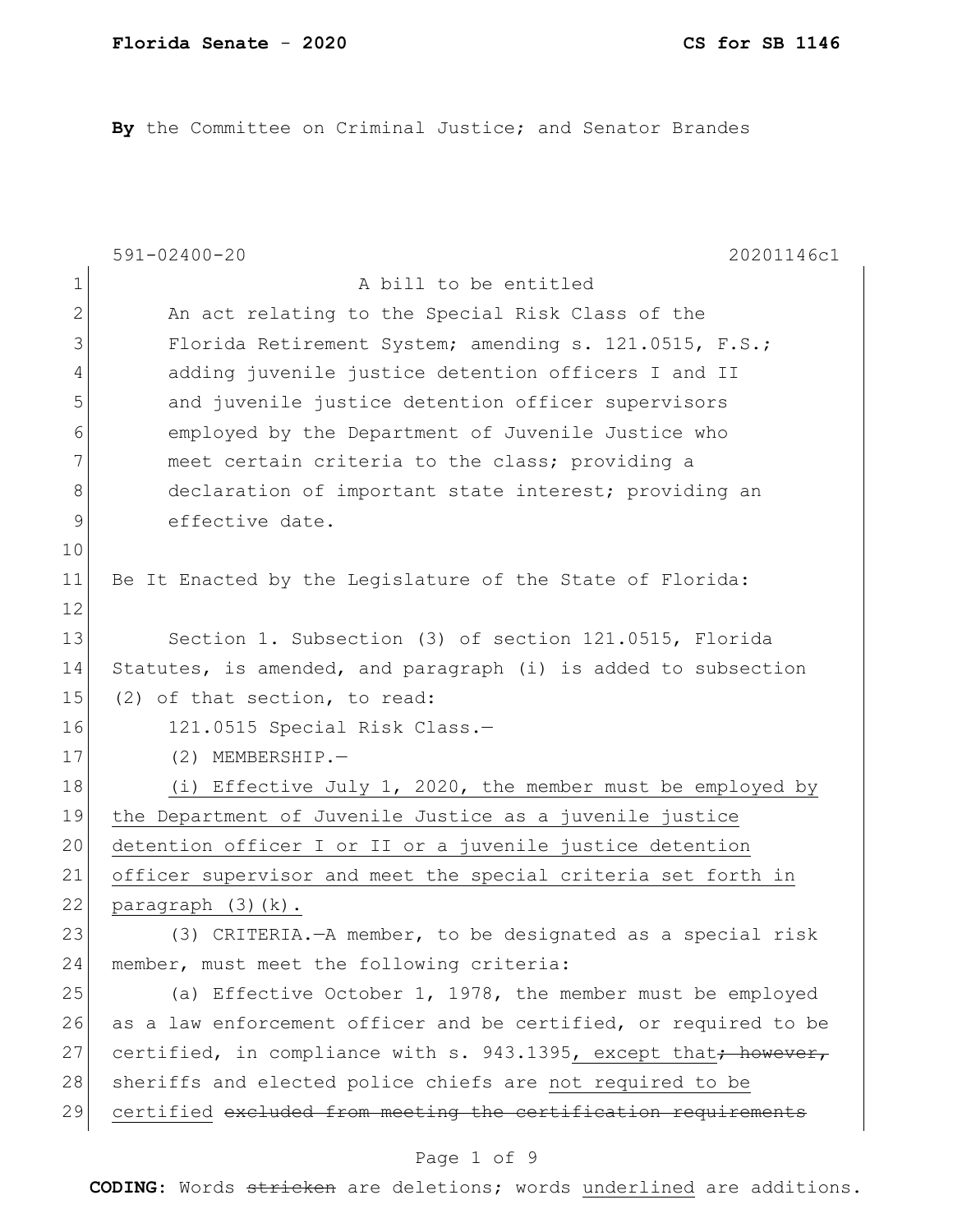### 591-02400-20 20201146c1

30 of this paragraph. In addition, the member's duties and responsibilities must include the pursuit, apprehension, and 32 arrest of law violators or suspected law violators; or as of July 1, 1982, the member must be an active member of a bomb disposal unit whose primary responsibility is the location, handling, and disposal of explosive devices; or the member must be the supervisor or command officer of a member or members who 37 have such responsibilities. Administrative support personnel, including, but not limited to, those whose primary duties and responsibilities are in accounting, purchasing, legal, and 40 personnel, are not included;

41 (b) Effective October 1, 1978, the member must be employed 42 as a firefighter and be certified, or required to be certified, 43 in compliance with s. 633.408 and be employed solely within the 44 fire department of a local government employer or an agency of 45 state government with firefighting responsibilities. In 46 addition, the member's duties and responsibilities must include 47 on-the-scene fighting of fires; as of October 1, 2001, fire 48 prevention or firefighter training; as of October 1, 2001, 49 direct supervision of firefighting units, fire prevention, or 50 firefighter training; or as of July 1, 2001, aerial firefighting 51 surveillance performed by fixed-wing aircraft pilots employed by 52 the Florida Forest Service of the Department of Agriculture and 53 Consumer Services; or the member must be the supervisor or 54 command officer of a member or members who have such 55 responsibilities. Administrative support personnel, including, 56 but not limited to, those whose primary duties and 57 responsibilities are in accounting, purchasing, legal, and 58 personnel, are not included. All periods of creditable service

## Page 2 of 9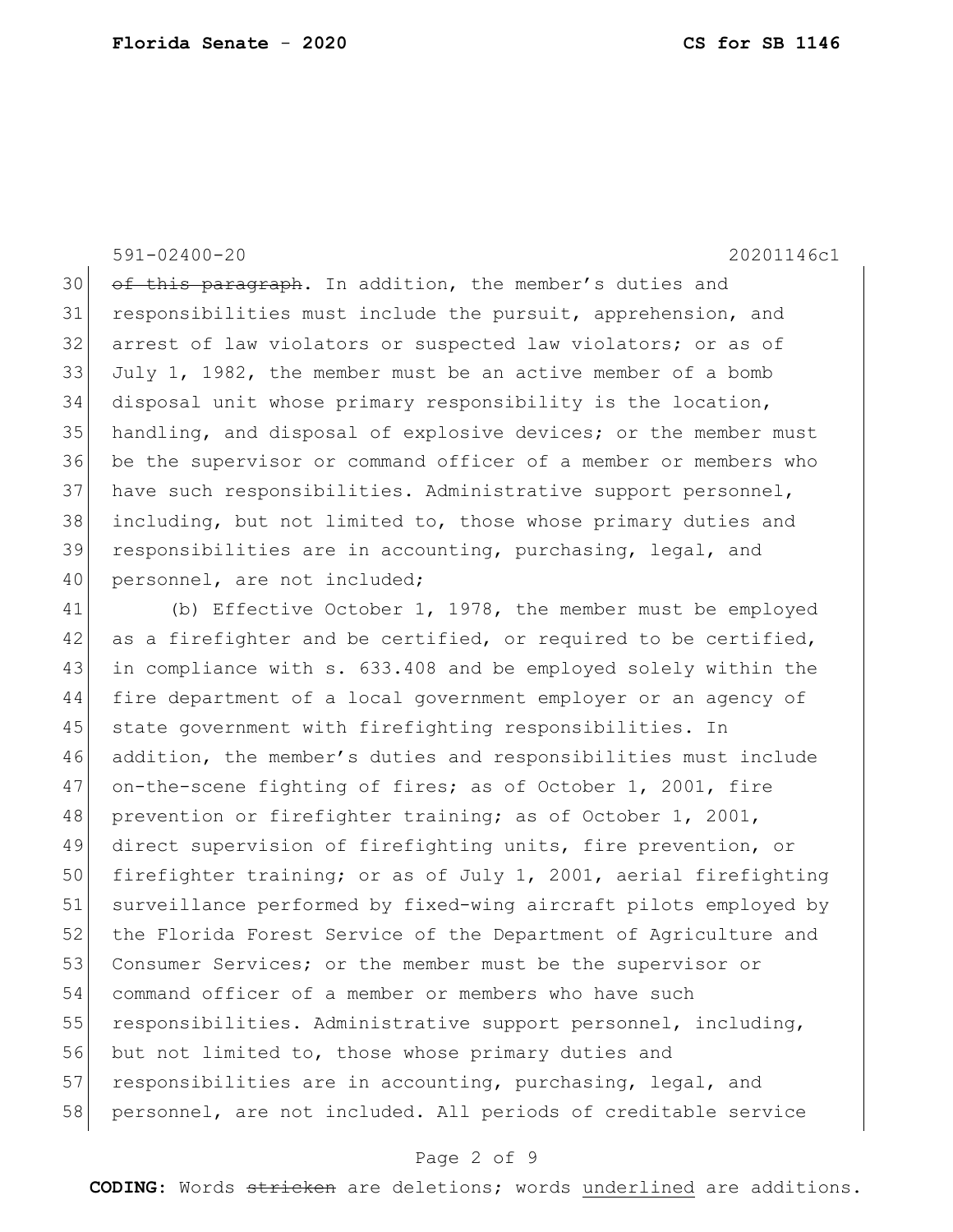591-02400-20 20201146c1 59 in fire prevention or firefighter training, or as the supervisor 60 or command officer of a member or members who have such 61 responsibilities, and for which the employer paid the special 62 risk contribution rate, are included; 63 (c) Effective October 1, 1978, the member must be employed 64 as a correctional officer and be certified, or required to be 65 certified, in compliance with s. 943.1395. In addition, the 66 member's primary duties and responsibilities must be the 67 custody, and physical restraint if when necessary, of prisoners 68 or inmates within a prison, jail, or other criminal detention 69 facility, or while on work detail outside the facility, or while 70 being transported; or as of July 1, 1984, the member must be the 71 supervisor or command officer of a member or members who have 72 such responsibilities. Administrative support personnel, 73 including, but not limited to, those whose primary duties and 74 responsibilities are in accounting, purchasing, legal, and 75 personnel, are not included; however, wardens and assistant 76 wardens, as defined by rule, are included; 77 (d) Effective October 1, 1999, the member must be employed

78 by a licensed Advance Life Support (ALS) or Basic Life Support 79 (BLS) employer as an emergency medical technician or a paramedic 80 and be certified in compliance with s. 401.27. In addition, the 81 member's primary duties and responsibilities must include on-82 the-scene emergency medical care or as of October 1, 2001, 83 direct supervision of emergency medical technicians or 84 paramedics, or the member must be the supervisor or command 85 officer of one or more members who have such responsibility. 86 Administrative support personnel, including, but not limited to, 87 those whose primary responsibilities are in accounting,

## Page 3 of 9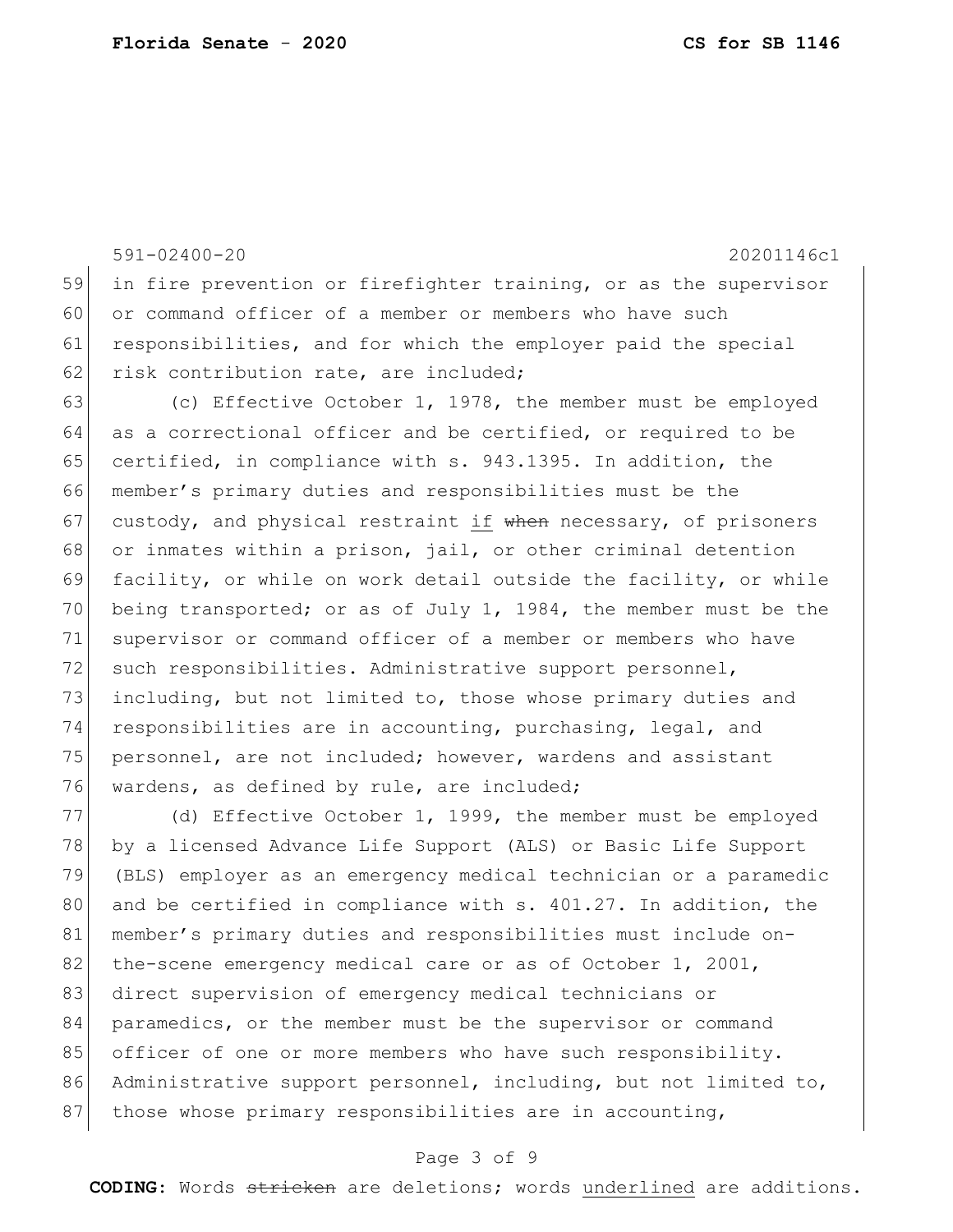591-02400-20 20201146c1 88 purchasing, legal, and personnel, are not included; 89 (e) Effective January 1, 2001, the member must be employed 90 as a community-based correctional probation officer and be 91 certified, or required to be certified, in compliance with s. 92 943.1395. In addition, the member's primary duties and 93 responsibilities must be the supervised custody, surveillance, 94 control, investigation, and counseling of assigned inmates, 95 probationers, parolees, or community controllees within the 96 community; or the member must be the supervisor of a member or 97 | members who have such responsibilities. Administrative support 98 personnel, including, but not limited to, those whose primary 99 duties and responsibilities are in accounting, purchasing, legal 100 services, and personnel management, are not included; however, 101 probation and parole circuit and deputy circuit administrators 102 are included: 103 (f) Effective January 1, 2001, the member must be employed 104 in one of the following classes and must spend at least 75 105 percent of his or her time performing duties that which involve 106 contact with patients or inmates in a correctional or forensic 107 facility or institution: 108 1. Dietitian (class codes 5203 and 5204); 109 2. Public health nutrition consultant (class code 5224); 110 3. Psychological specialist (class codes 5230 and 5231); 111 4. Psychologist (class code 5234); 112 5. Senior psychologist (class codes 5237 and 5238); 113 6. Regional mental health consultant (class code 5240); 114 7. Psychological Services Director-DCF (class code 5242); 115 8. Pharmacist (class codes 5245 and 5246); 116 9. Senior pharmacist (class codes 5248 and 5249);

## Page 4 of 9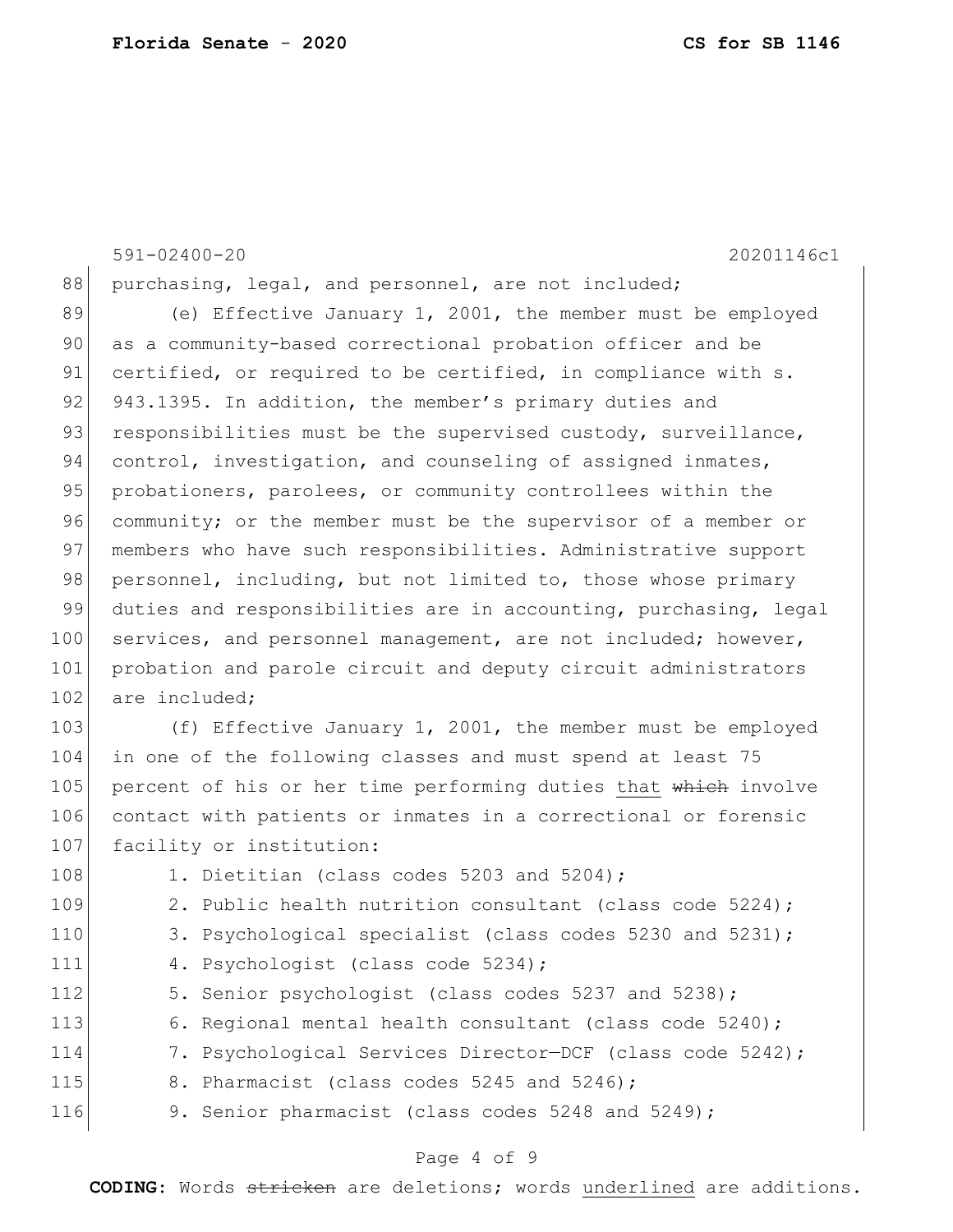|     | $591 - 02400 - 20$<br>20201146c1                                 |
|-----|------------------------------------------------------------------|
| 117 | 10. Dentist (class code 5266);                                   |
| 118 | 11. Senior dentist (class code 5269);                            |
| 119 | 12. Registered nurse (class codes 5290 and 5291);                |
| 120 | 13. Senior registered nurse (class codes 5292 and 5293);         |
| 121 | 14. Registered nurse specialist (class codes 5294 and            |
| 122 | $5295$ ;                                                         |
| 123 | 15. Clinical associate (class codes 5298 and 5299);              |
| 124 | 16. Advanced practice registered nurse (class codes 5297         |
| 125 | and $5300$ );                                                    |
| 126 | 17. Advanced practice registered nurse specialist (class         |
| 127 | codes 5304 and 5305);                                            |
| 128 | 18. Registered nurse supervisor (class codes 5306 and            |
| 129 | $5307$ ;                                                         |
| 130 | 19. Senior registered nurse supervisor (class codes 5308         |
| 131 | and 5309);                                                       |
| 132 | 20. Registered nursing consultant (class codes 5312 and          |
| 133 | 5313;                                                            |
| 134 | 21. Quality management program supervisor (class code            |
| 135 | 5314;                                                            |
| 136 | 22. Executive nursing director (class codes 5320 and 5321);      |
| 137 | 23. Speech and hearing therapist (class code 5406); or           |
| 138 | 24. Pharmacy manager (class code 5251);                          |
| 139 | (g) Effective October 1, 2005, through June 30, 2008, the        |
| 140 | member must be employed by a law enforcement agency or medical   |
| 141 | examiner's office in a forensic discipline recognized by the     |
| 142 | International Association for Identification and must qualify    |
| 143 | for active membership in the International Association for       |
| 144 | Identification. The member's primary duties and responsibilities |
| 145 | must include the collection, examination, preservation,          |
|     |                                                                  |

# Page 5 of 9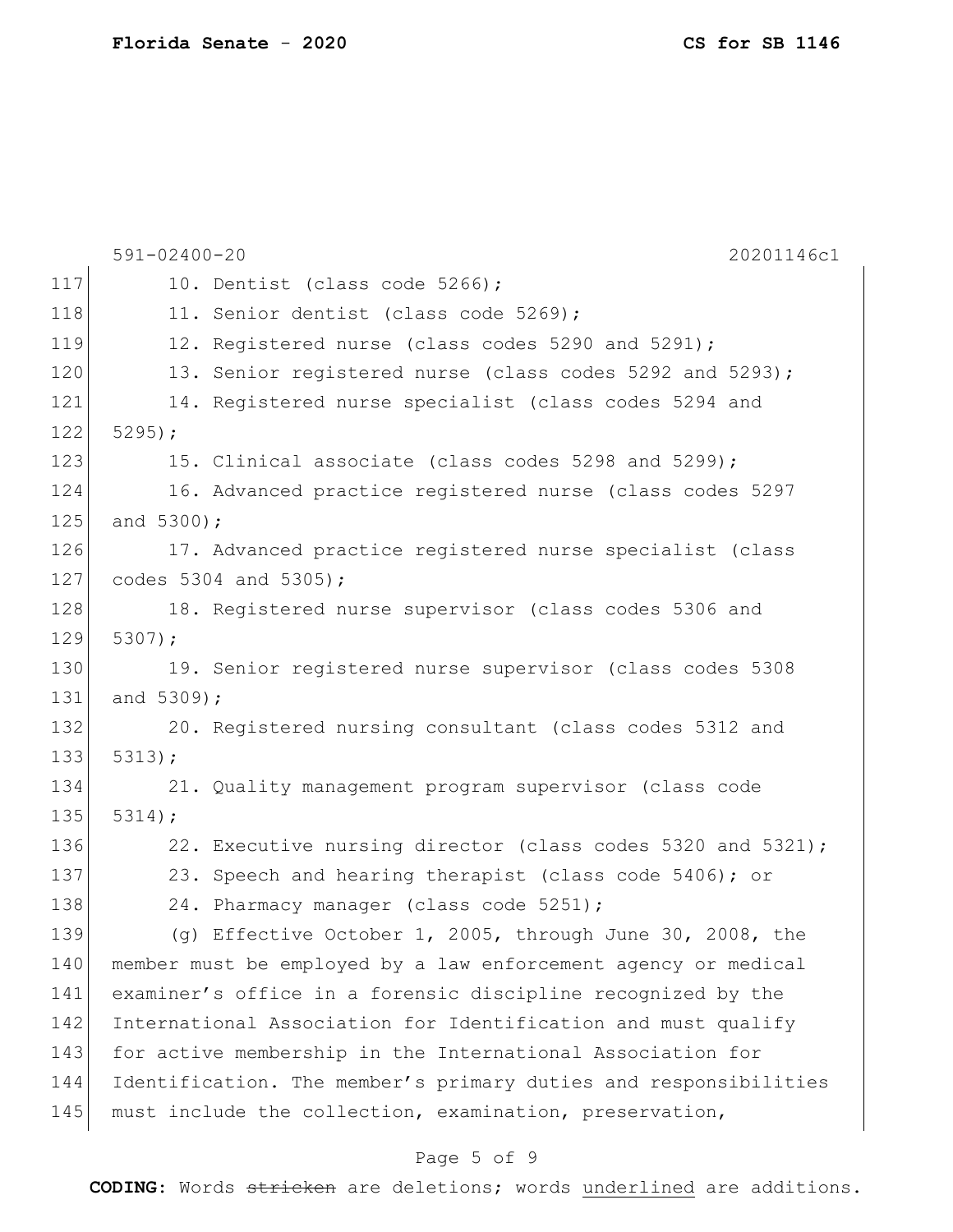|     | $591 - 02400 - 20$<br>20201146c1                                 |
|-----|------------------------------------------------------------------|
| 146 | documentation, preparation, or analysis of physical evidence or  |
| 147 | testimony, or both, or the member must be the direct supervisor, |
| 148 | quality management supervisor, or command officer of one or more |
| 149 | individuals with such responsibility. Administrative support     |
| 150 | personnel, including, but not limited to, those whose primary    |
| 151 | responsibilities are clerical or in accounting, purchasing,      |
| 152 | legal, and personnel, are not included;                          |
| 153 | (h) Effective July 1, 2008, the member must be employed by       |
| 154 | the Department of Law Enforcement in the crime laboratory or by  |
| 155 | the Division of State Fire Marshal in the forensic laboratory in |
| 156 | one of the following classes:                                    |
| 157 | 1. Forensic technologist (class code 8459);                      |
| 158 | 2. Crime laboratory technician (class code 8461);                |
| 159 | 3. Crime laboratory analyst (class code 8463);                   |
| 160 | 4. Senior crime laboratory analyst (class code 8464);            |
| 161 | 5. Crime laboratory analyst supervisor (class code 8466);        |
| 162 | 6. Forensic chief (class code 9602); or                          |
| 163 | 7. Forensic services quality manager (class code 9603);          |
| 164 | (i) Effective July 1, 2008, the member must be employed by       |
| 165 | a local government law enforcement agency or medical examiner's  |
| 166 | office and must spend at least 65 percent of his or her time     |
| 167 | performing duties that involve the collection, examination,      |
| 168 | preservation, documentation, preparation, or analysis of human   |
| 169 | tissues or fluids or physical evidence having potential          |
| 170 | biological, chemical, or radiological hazard or contamination,   |
| 171 | or use chemicals, processes, or materials that may have          |
| 172 | carcinogenic or health-damaging properties in the analysis of    |
| 173 | such evidence, or the member must be the direct supervisor of    |
| 174 | one or more individuals having such responsibility. If a special |

# Page 6 of 9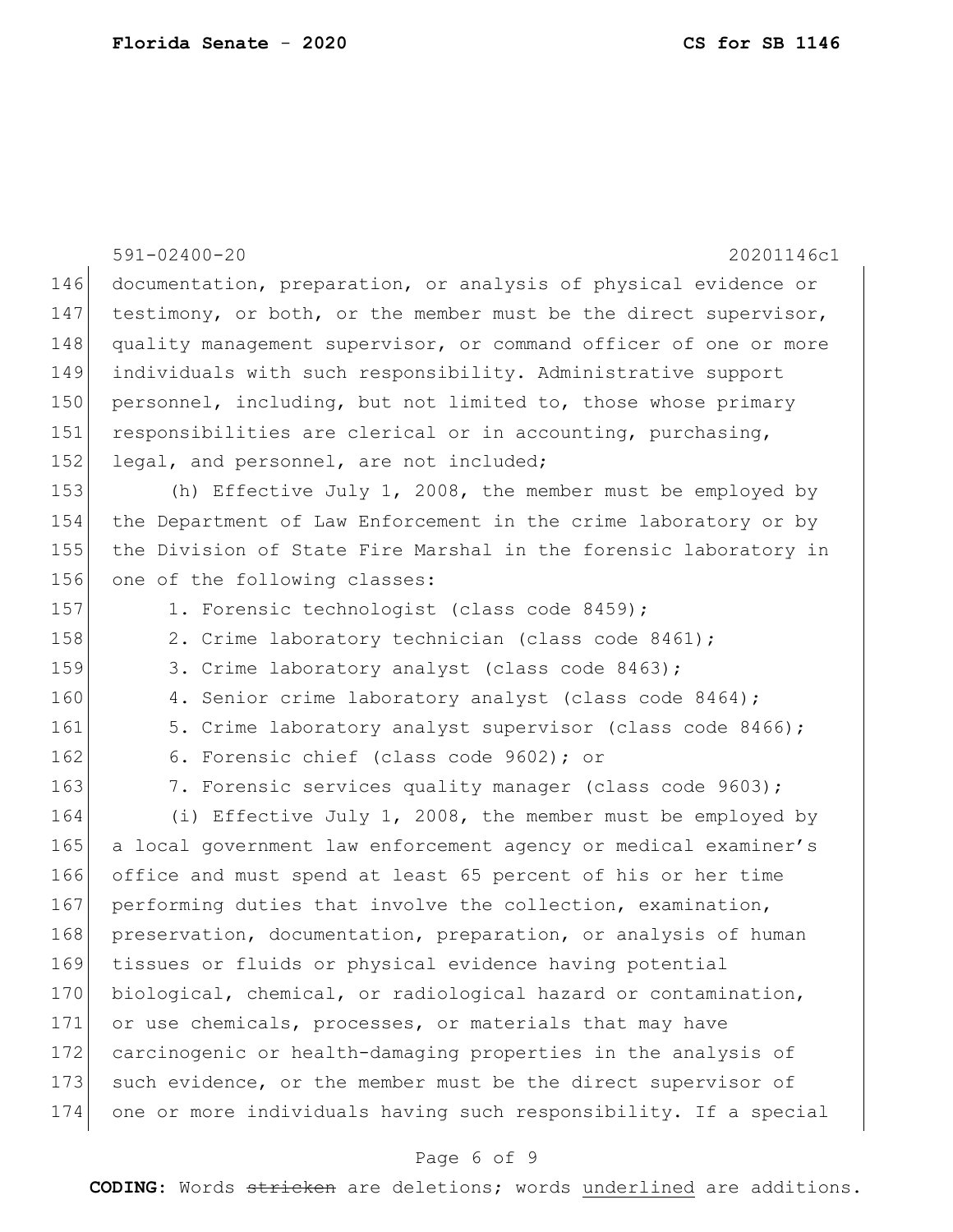591-02400-20 20201146c1 175 risk member changes to another position within the same agency, 176 he or she must submit a complete application as provided in 177 paragraph  $(4)(a)$ ;  $\theta$ r 178 (j) The member must have already qualified for and be 179 actively participating in special risk membership under 180 paragraph (a), paragraph  $(b)$ , or paragraph (c), must have 181 suffered a qualifying injury as defined in this paragraph, must 182 not be receiving disability retirement benefits as provided in 183 s. 121.091(4), and must satisfy the requirements of this 184 paragraph. 185 1. The ability to qualify for the class of membership 186 defined in paragraph (2)(h) occurs when two licensed medical 187 physicians, one of whom is a primary treating physician of the 188 member, certify the existence of the physical injury and medical 189 condition that constitute a qualifying injury as defined in this 190 paragraph and that the member has reached maximum medical 191 improvement after August 1, 2008. The certifications from the 192 licensed medical physicians must include, at a minimum, that the 193 injury to the special risk member has resulted in a physical

194 loss, or loss of use, of at least two of the following: left 195 arm, right arm, left leg, or right leg; and that:

196 a. The That this physical loss or loss of use is total and 197 permanent, unless except if the loss of use is due to a physical 198 injury to the member's brain, in which event the loss of use is 199 permanent with at least 75 percent loss of motor function with 200 respect to each arm or leg affected.

201 b. The That this physical loss or loss of use renders the 202 member physically unable to perform the essential job functions 203 of his or her special risk position.

## Page 7 of 9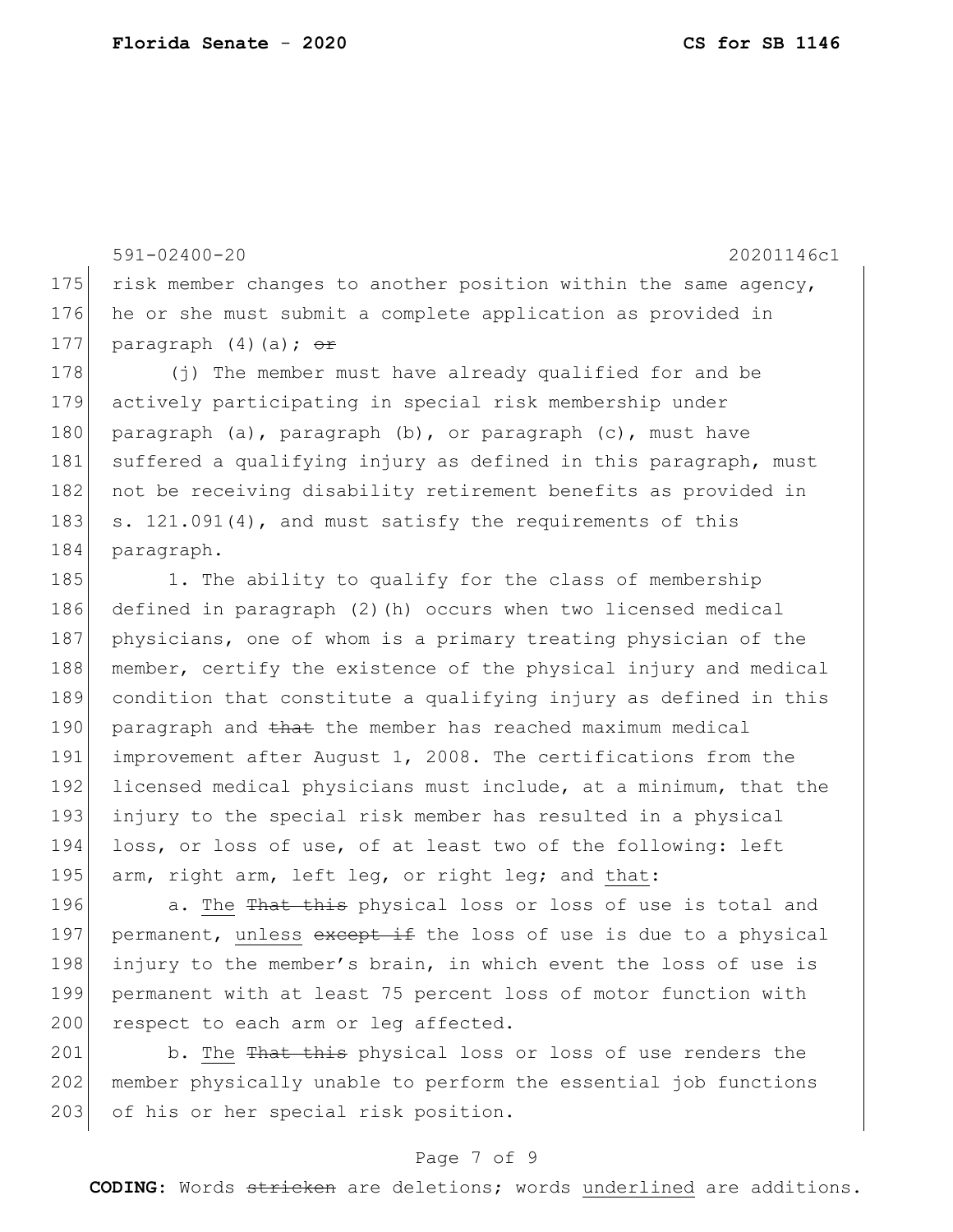591-02400-20 20201146c1 204 c. That, Notwithstanding this physical loss or loss of use, 205 the individual can perform the essential job functions required 206 by the member's new position, as provided in subparagraph  $3$ . 207 d. That Use of artificial limbs is not possible or does not 208 alter the member's ability to perform the essential job 209 functions of the member's position. 210 e. That The physical loss or loss of use is a direct result 211 of a physical injury and not a result of any mental, 212 psychological, or emotional injury. 213 2. For the purposes of this paragraph, "qualifying injury" 214 means an injury sustained in the line of duty, as certified by 215 the member's employing agency, by a special risk member which 216 that does not result in total and permanent disability as 217 defined in s. 121.091(4)(b). An injury is a qualifying injury if 218 the injury is a physical injury to the member's physical body 219 resulting in a physical loss, or loss of use, of at least two of 220 the following: left arm, right arm, left leg, or right leg. 221 Notwithstanding any other provision of this section, an injury 222 that would otherwise qualify as a qualifying injury is not 223 considered a qualifying injury if and when the member ceases 224 employment with the employer for whom he or she was providing 225 special risk services on the date the injury occurred. 226 3. The new position, as described in sub-subparagraph  $1.c.,$ 227 which that is required for qualification as a special risk 228 | member under this paragraph is not required to be a position

 with essential job functions that entitle an individual to 230 special risk membership. Whether a new position as described in sub-subparagraph 1.c. exists and is available to the special risk member is a decision to be made solely by the employer in

## Page 8 of 9